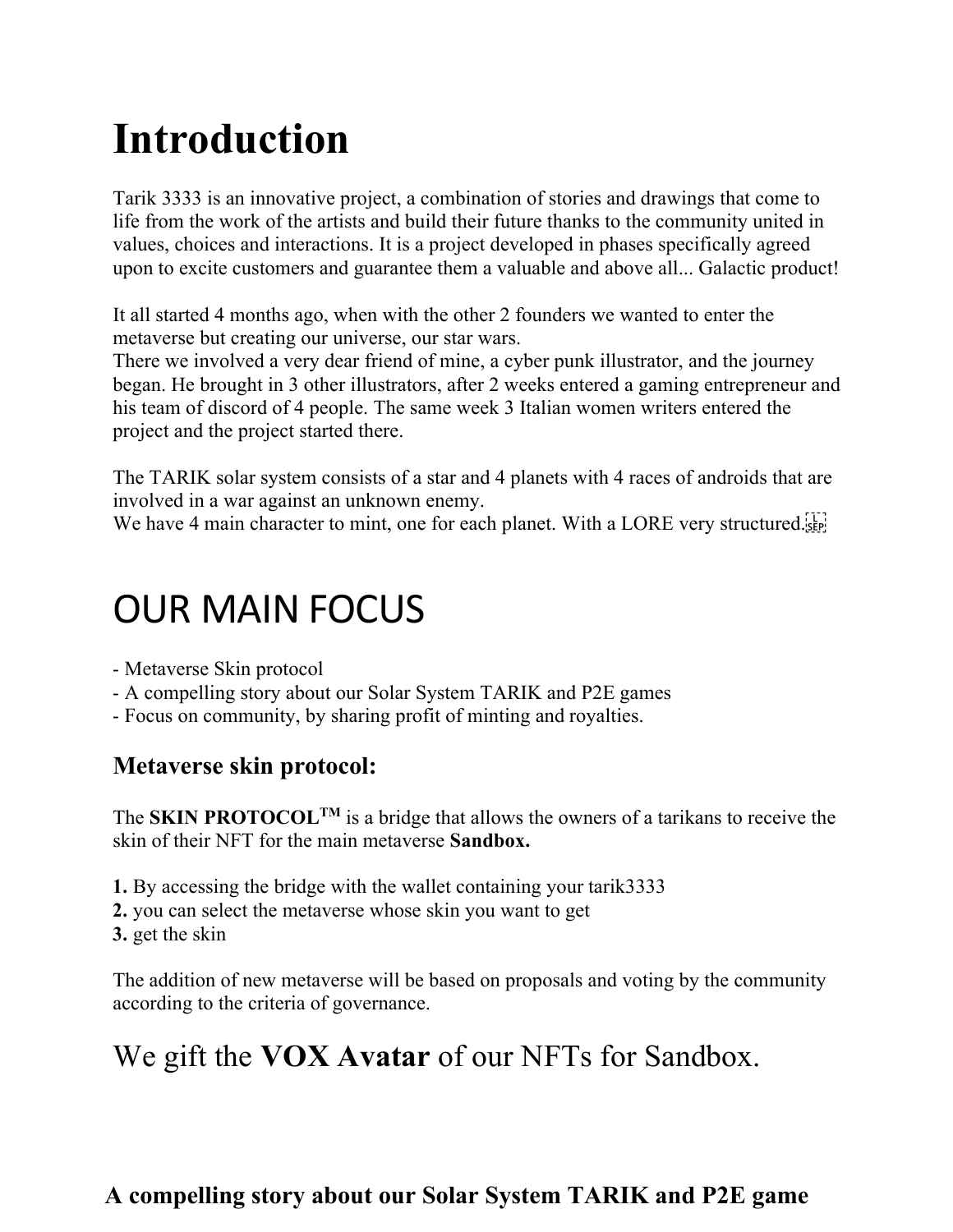The Tarik solar system is composed by of 4 planets that coexist peacefully since immemorial time:

**Taplos** is the core of technological innovation where resides the highest leadership of the Central State;

**Branzos** is the main headquarters of the State Central Troops and supplies Tarik with the greatest warriors;

**Veenus** is the planet of diplomacy, ensures peace and coordinates trade relations between the various planets;

**Ienos** is the main mineral wealth, it provides subsistence and supply of coal and precious metals.

Suddenly the peace is undermined by a message from an unknown entity that foretells the beginning of an unprecedented war against the entire Tarik unless they surrender to the new and unknown megapower.

Tarik is on his knees: it is necessary to create a team that involves the four elements identified in the writings of the ancients sages: loyalty, courage, intellect and tenacity. Four people who as humans have an innate desire to live will be identified and converted into androids without the slightest fear of dying…

We have story and games designed until Q4 2022. Not to much spoiler for the moment. 3 phase of the war, each one will have a game P2E. Already prepared other 3 tales.

#### **Focus on community, by sharing profit of minting and royalties.**

#MINTING BOUNTY PROGRAM

Who find these traits, will have access to the role of Special Forse and will also instant

receive: 1 single trait: **1 SOL** Combo 2 traits **1.5 SOL** Combo 3 traits **2 SOL** Combo 4 traits **2.5 SOL** Combo 5 traits **5 SOL** Only for #Minting Phase.

CommunityWallet

This is one of the reasons why we are a community-driven project.